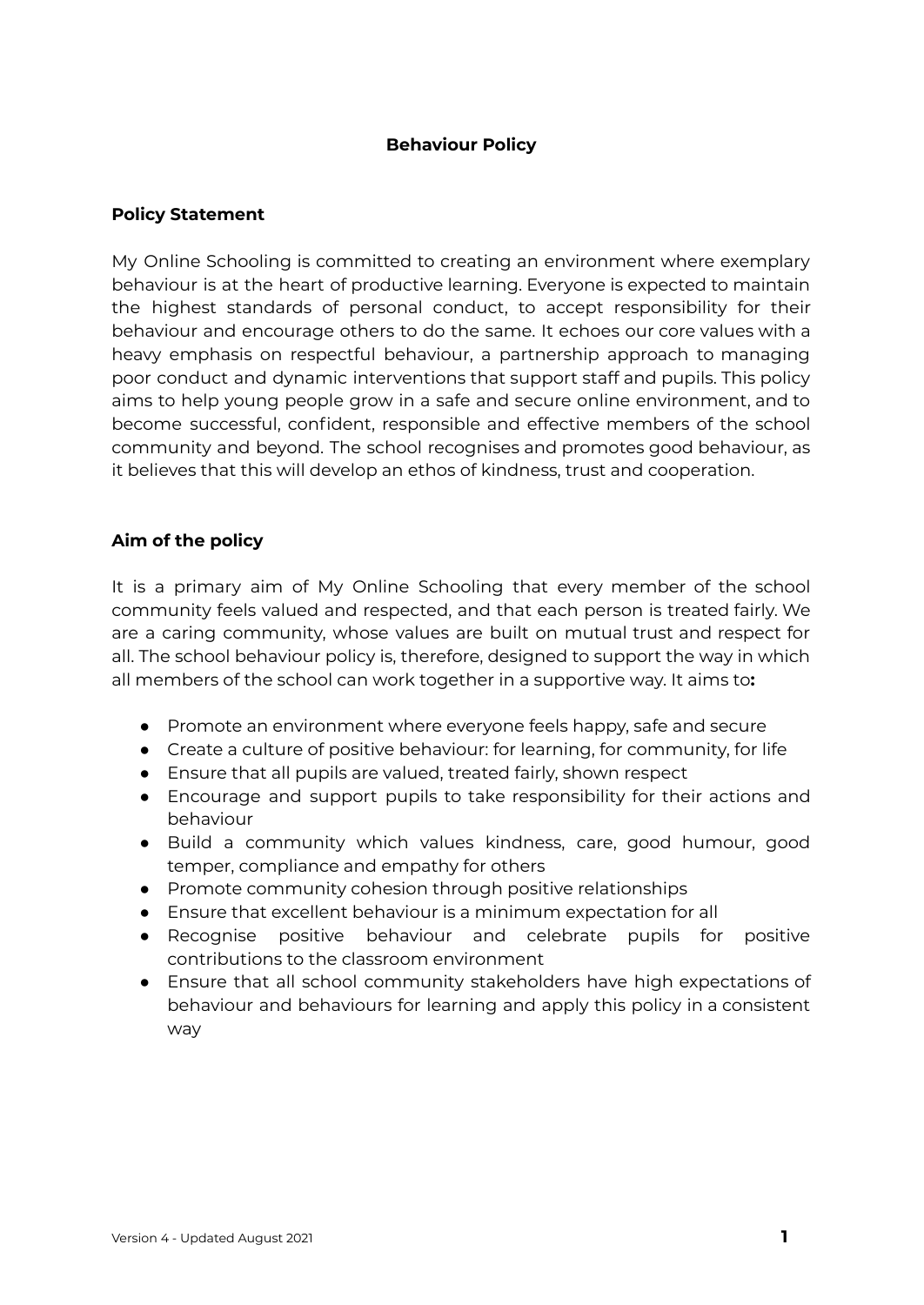# **Purpose of the policy**

To provide simple, practical procedures for staff and pupils that:

- Promotes good behaviour, rather than merely deter anti-social behaviour
- Recognises and reinforce positive behaviour and behaviours for learning
- Promotes self esteem and self-discipline
- Models appropriate behaviour through positive interventions

# **Roles in our School Community**

#### *Principal and Senior Leaders*

The Principal and senior leaders will stand alongside colleagues to support, guide, model and show a unified consistency to all pupils. The Principal and senior leaders will:

- Have responsibility for implementing the school behaviour policy consistently throughout the school
- Support teachers and staff by implementing the policy by setting the standards of behaviour
- Celebrate staff, leaders and pupils whose effort goes above and beyond expectations
- Keep records of reported incidents of misbehaviour and poor conduct
- Regularly review provision for pupils who fall beyond the range of written policies
- Work and meet with the necessary members of the community to implement early interventions for pupils, where required
- Be visible from time-to-time during live lessons or when required by the school or teacher
- Support teachers in managing pupils with more complex or entrenched challenging behaviours
- Take time to share good practice during professional development opportunities

# *Teachers*

At My Online Schooling, our teachers have high expectations for behaviour and behaviours for learning. We provide a nurturing learning environment so that all pupils feel safe, valued and respected. To ensure positive pupil behaviour and behaviours for learning, teachers will: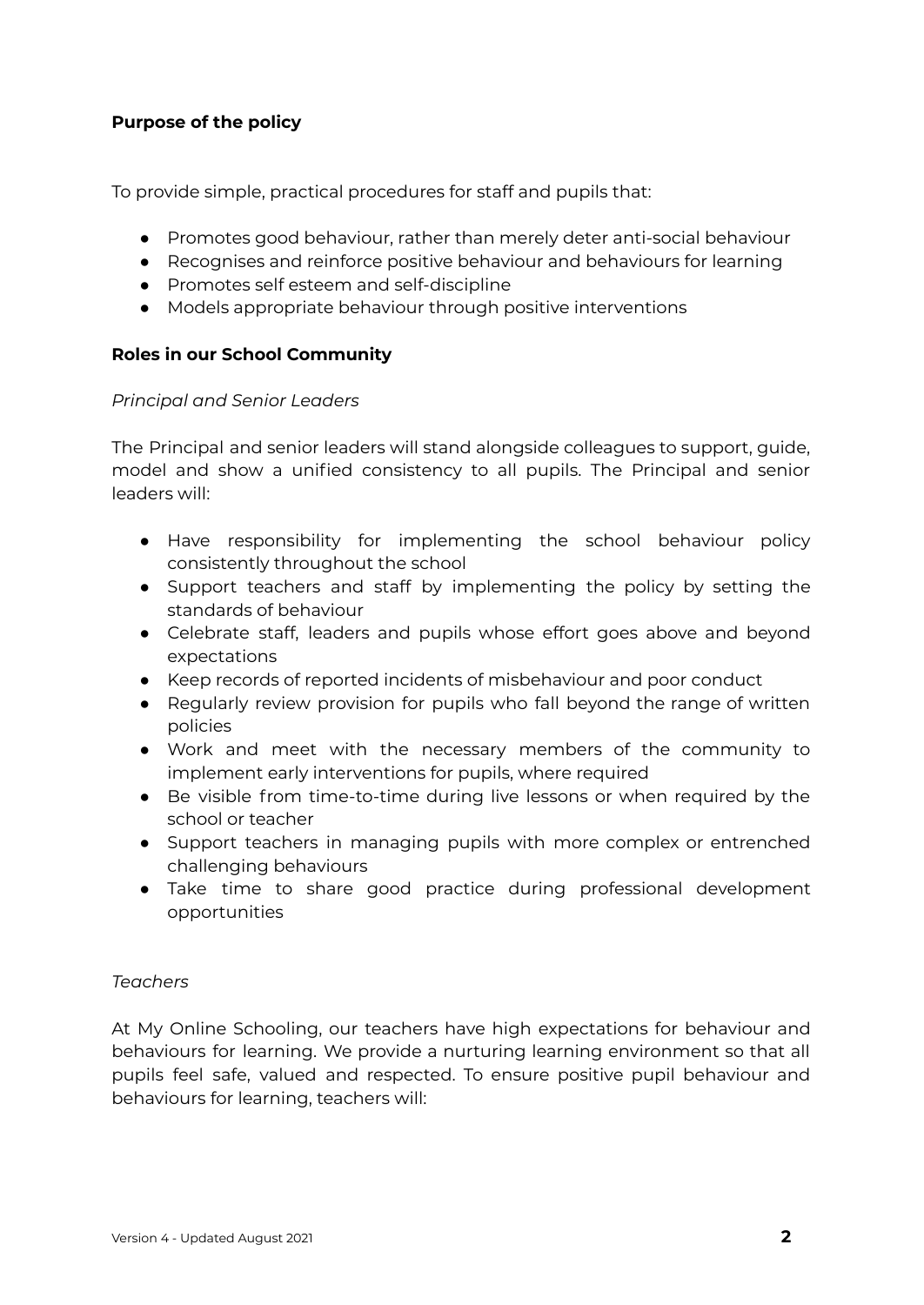- Be responsible for ensuring that the rules and expectations of the online classroom are shared often (See Appendix A for Juniors) and enforced throughout lesson time
- Ensure that pupils behave in a safe, respectful and responsible manner during lesson time
- Have high expectations of pupils and will strive to ensure that all young people work to the best of their ability
- Be a role model for pupils and treat each young person fairly, with respect and understanding, building positive relationships
- Plan lessons that engage, challenge and meet the needs of all pupils
- Use visible positive recognition mechanisms, for example awarding house points, throughout every lesson
- Follow the "Responding to Behaviour steps" in this policy where necessary; retain ownership and engage in reflective dialogue with pupils (senior leaders and parents/carers), where required
- Monitor poor conduct and record discreetly, where necessary
- Report repeated negative behaviours to senior leaders and/or the Principal for direct communication with parents
- Consistently implement this policy

# *Parents and Carers*

The role of parents and carers in the learning of young people should not be underestimated. The support of family members is pivotal to young people achieving success in their learning. At My Online Schooling, having our parents, carers and families as partners in learning aims to ensure consistent messages and expectations are conveyed to the young people in our care. With this, it is the responsibility of parents and carers to:

- Ensure that their child is properly supervised during lessons, if required
- Ensure that their child arrives to each lesson in a timely manner
- Ensure their child is well prepared with a device that is suitable, the have the necessary software and apps required, and the the device is charged and is in good working order
- Ensure their child is equipped with the resources necessary for the lesson
- Work with the school to advocate safe and positive behaviours when online. Any concerns can be raised directly with My Online Schooling via telephone or email

Parents should also exercise good judgement and conduct when their child is in attendance to live lessons:

● Parents/carers will avoid being heard on microphone or being on camera as an active participant of live lessons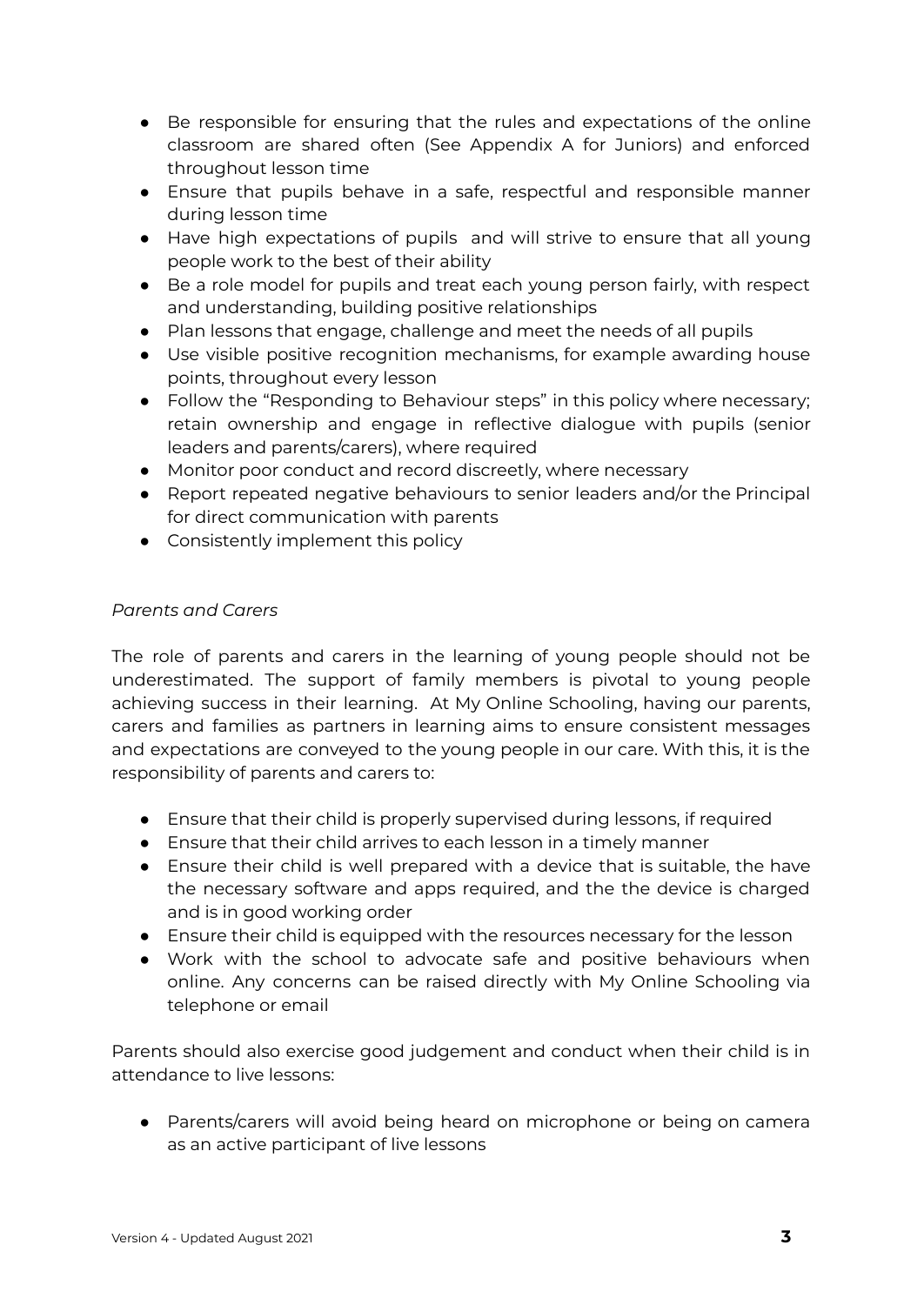- Parents/carers will ensure that any concerns with lessons are addressed after the lesson and, through respect for other pupils and families, will not engage with the teacher during live lessons. Parents/carers who do try to intervene in lessons will be muted, and potentially removed from the Zoom meeting room
- Children with Parent Carer In Class Request (PCICR) approval are permitted to be in attendance to live lessons with their child(ren) in the Junior School. In Secondary, only parents/carers with prior permission in exceptional circumstances should attend live lessons with their child(ren)

# *Pupils*

Pupils are held responsible for their behaviour. Disruptive or abusive behaviour will not be tolerated at any level. On the extremely rare occasion that disruptive behaviour becomes a regular occurrence the Principal or Head of School may ask the pupil to leave the school.

- All pupils must behave in a respectful, considerate and kind manner when they are in classrooms. They must listen to and take direction from their teacher when in class
- If a child demonstrates behaviour that the teacher deems to be unacceptable or inappropriate the teacher will follow the steps outlined in the 'Responding to Behaviours' area of this document
- Pupils are expected to participate actively in lessons and complete tasks to the best of their ability. Teachers will provide encouragement and we expect pupils to try their very best.
- Independent learning tasks must be completed to a high standard by the agreed due date. If there is a problem or anticipated delay, the pupil should communicate this to the teacher as soon as possible - preferably before the agreed due date.
- Pupils are encouraged to use the Common Room discussion forums in Canvas, but must do so appropriately. This feature is secure and moderated by the Heads of School. The school operates a zero tolerance policy for any kind of bullying (see our Anti-Bullying Policy), offensive language or inappropriate discussions. No personal details should be given out. Discussions with other pupils should always be positive, supportive, and kind.
- Pupils must be punctual to lessons and enter the waiting room before the lesson commences. If a pupil is late to a lesson, this will be recorded by the teacher, showing lateness and the number of minutes late
- Pupils are to attend all live classes, unless prior notification of absence has been provided, and that pupils remain in the lesson for the full period. Pupils may leave early with consent from the class teacher. If a pupil leaves the lesson early, this will be recorded by the class teacher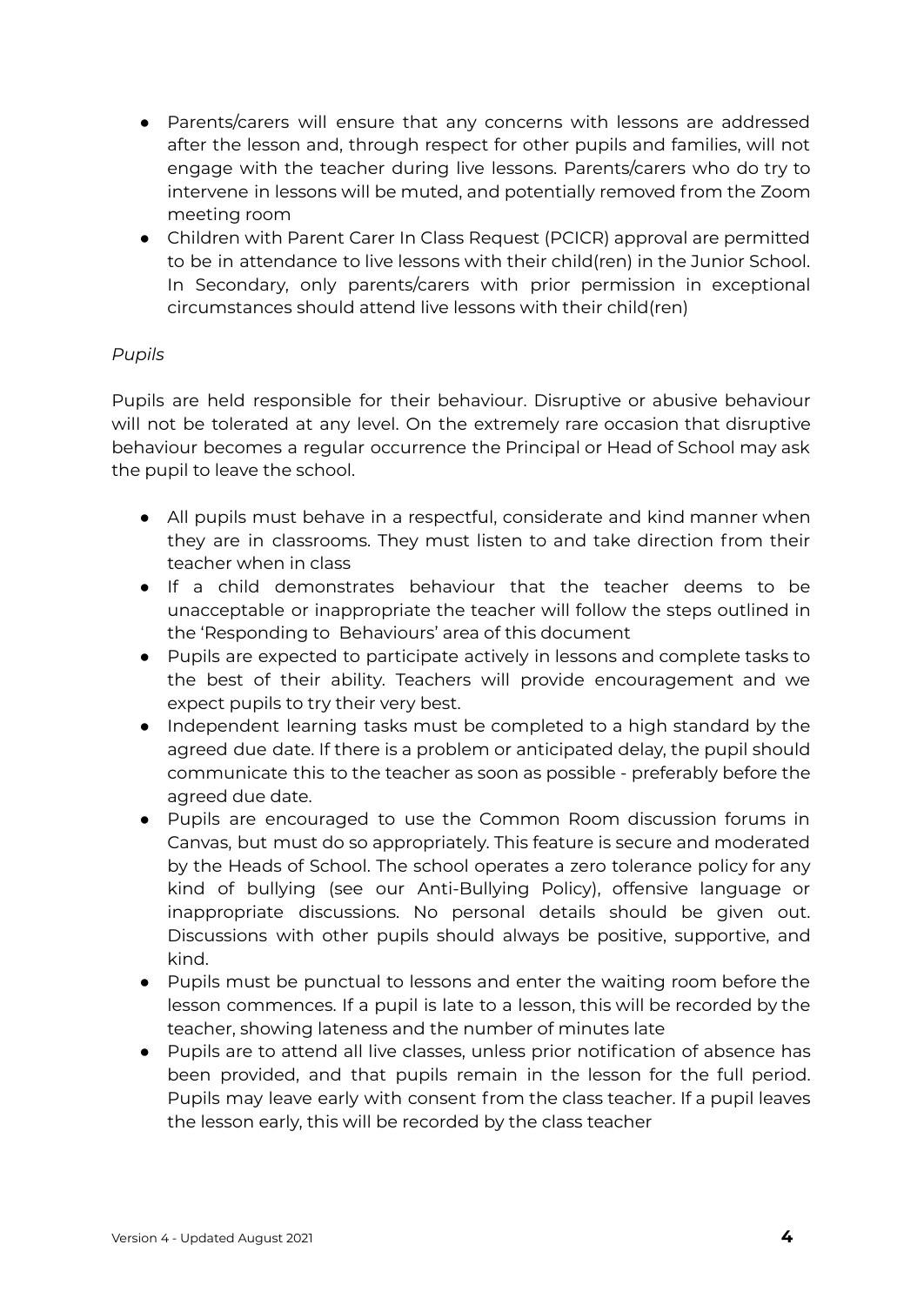### **Responding to Behaviours**

At My Online Schooling, engagement in learning is always the primary aim. For the vast majority of pupils, a gentle reminder or nudge in the right direction is all that is needed. Teachers should have consistently high expectations for behaviour and behaviours for learning and praise and celebrate good behaviour. They should reinforce behaviour management strategies with care and consideration, taking individual needs into account where necessary.

Teachers and staff should recognise good behaviour and positive conduct wherever possible. Positive reinforcement is more effective in promoting positive behaviours in the classroom and reward and recognition for positive behaviour demonstrates to other pupils the expectations in our classrooms. Teachers and staff should use positive reinforcement mechanisms, i.e. house points, to reward good behaviour. Examples of positive behaviour are outlined in our School Handbooks for pupils, parents and carers.

Teachers will use different practical steps for dealing with poor conduct. These steps are outlined below. All pupils are given 'take up time' in between steps to allow acknowledgment of reflection on actions. It is not possible to leap steps or accelerate steps for repeated low-level disruption.

| <b>Steps</b>   | Action(s)                                                                                                                                                                                                                                                                                                                                                                                                                                  |
|----------------|--------------------------------------------------------------------------------------------------------------------------------------------------------------------------------------------------------------------------------------------------------------------------------------------------------------------------------------------------------------------------------------------------------------------------------------------|
| 1. Redirection | Gentle encouragement, a nudge in the right direction or a<br>small act of kindness.                                                                                                                                                                                                                                                                                                                                                        |
|                | Where necessary, praise those pupils at the start of<br>lessons for good behaviour or take ownership of a role<br>within class eg record monitor / erase screen monitor /<br>Break Out Room team leader or feedback leader.                                                                                                                                                                                                                |
| 2. Reminder    | De-escalate and decelerate, where reasonable and possible,<br>and take the initiative to keep things at this stage.                                                                                                                                                                                                                                                                                                                        |
|                | <b>Reminder 1</b><br>A reminder of the classroom expectations.<br>• For Juniors, this would be by referring back to<br>Appendix A slide shared at the start of the lesson.<br><b>Reminder 2</b><br>Private message sent in Chat reminding the pupil of their<br>behaviour.<br><b>Reminder 3</b><br>Depending on the level and type of behaviour, use the<br>online classroom tools to de-escalate by disabling where<br>necessary:<br>Chat |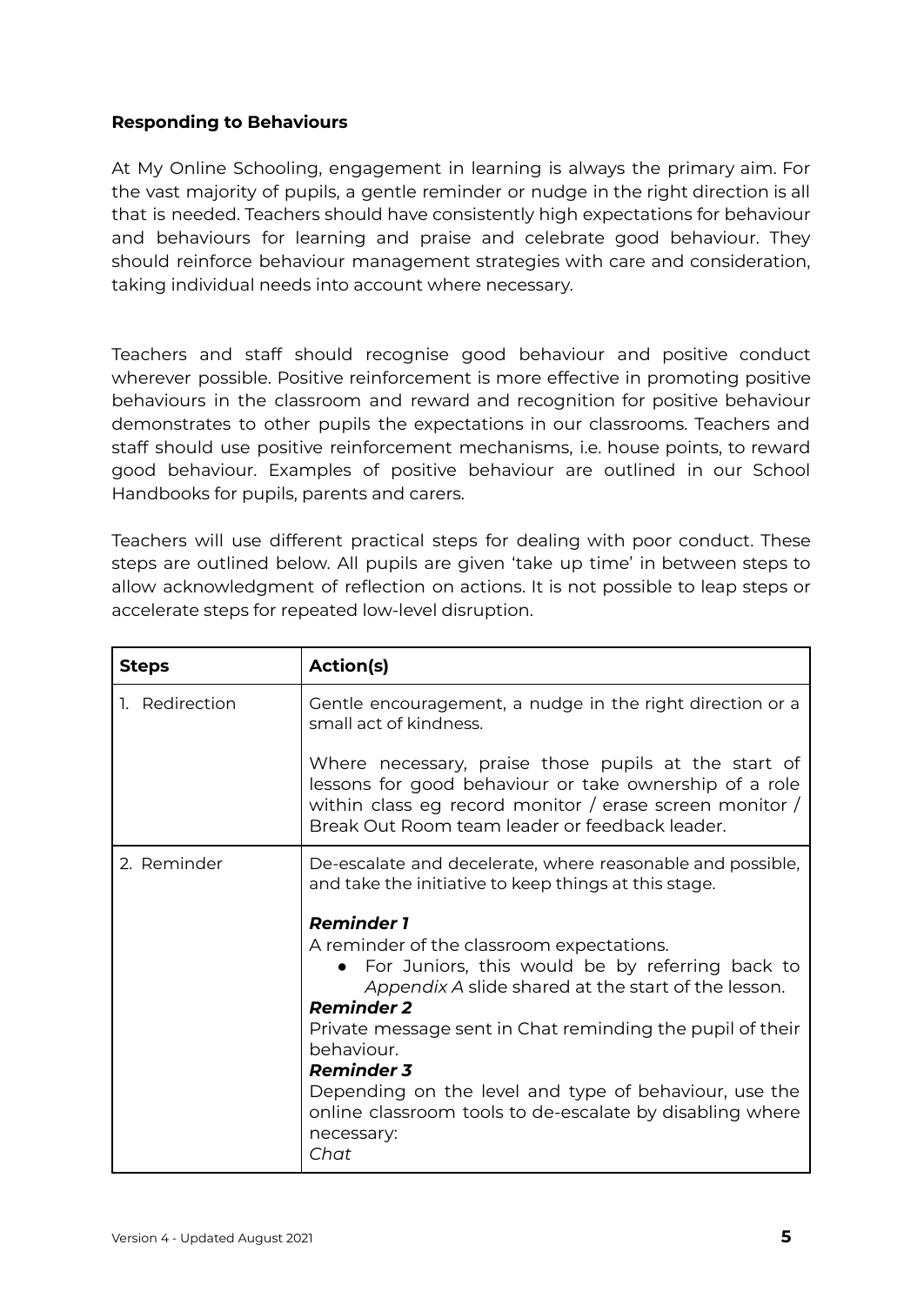|                              | Annotation<br>Shared screen<br>Camera<br>Mute                                                                                                                                                                                                                                                                                                                                                                                                                                                                                                                                                                                                                                 |
|------------------------------|-------------------------------------------------------------------------------------------------------------------------------------------------------------------------------------------------------------------------------------------------------------------------------------------------------------------------------------------------------------------------------------------------------------------------------------------------------------------------------------------------------------------------------------------------------------------------------------------------------------------------------------------------------------------------------|
|                              | Follow this up with a second private message in Chat<br>reminding the pupil of their behaviour.                                                                                                                                                                                                                                                                                                                                                                                                                                                                                                                                                                               |
| 3. Caution                   | A clear verbal caution delivered privately wherever possible,<br>preferably in a breakout room, making the pupil aware of<br>their good previous behaviour and clearly outlining the<br>consequences if they continue to display poor conduct.<br>Pupils should be encouraged to make good choices.                                                                                                                                                                                                                                                                                                                                                                           |
| 4. Time Out                  | The pupil should temporarily leave the lesson and be<br>placed either in a Break Out Room or the Waiting Room.<br>Give the pupil a chance to reflect away from others. Then<br>speak to the pupil privately, again reminding them of<br>previous conduct/attitude/learning. Then reset<br>the<br>boundaries and give them a final opportunity to engage.<br>Offer a positive choice to do so.                                                                                                                                                                                                                                                                                 |
| 5. Internal referral         | At this point the pupil will be asked to leave the classroom<br>for the remainder of the lesson. An internal referral should<br>be directed to the Head of School/Wellbeing Manager, by<br>raising a concern in iSAMS, where they will be recorded<br>electronically. Teachers must clarify in the referral notes<br>that they have followed the policy steps recommended<br>above. Parents/carers will be notified of this referral and will<br>be asked to have a conversation with their child regarding<br>their conduct.                                                                                                                                                 |
| 6. Restorative<br>Meeting    | A restorative meeting should take place before the next<br>lesson with the teacher, Head(s) of School and/or Wellbeing<br>Manager. Parents/carers should be notified if this meeting<br>takes place with the option to attend. The consequences of<br>not meeting any agreed targets should be made clear to all<br>parties. At this point, it may be necessary to give learners a<br>second chance at any targets, but professional judgement<br>should be used. If the learner does not attend or the<br>reconciliation is unsuccessful, staff should call on the<br>support of the Principal/Head of School and a meeting with<br>the parent(s)/carer(s) will be arranged. |
| 7. Restorative<br>Conference | A meeting with the pupil, teacher, parent(s)/carer(s) and<br>Head of School and/or Wellbeing Manager and/or Principal<br>will take place. There will be an official record of this<br>meeting with action plan targets that will be monitored<br>over the course of two weeks. Please see additional details,<br>below.                                                                                                                                                                                                                                                                                                                                                       |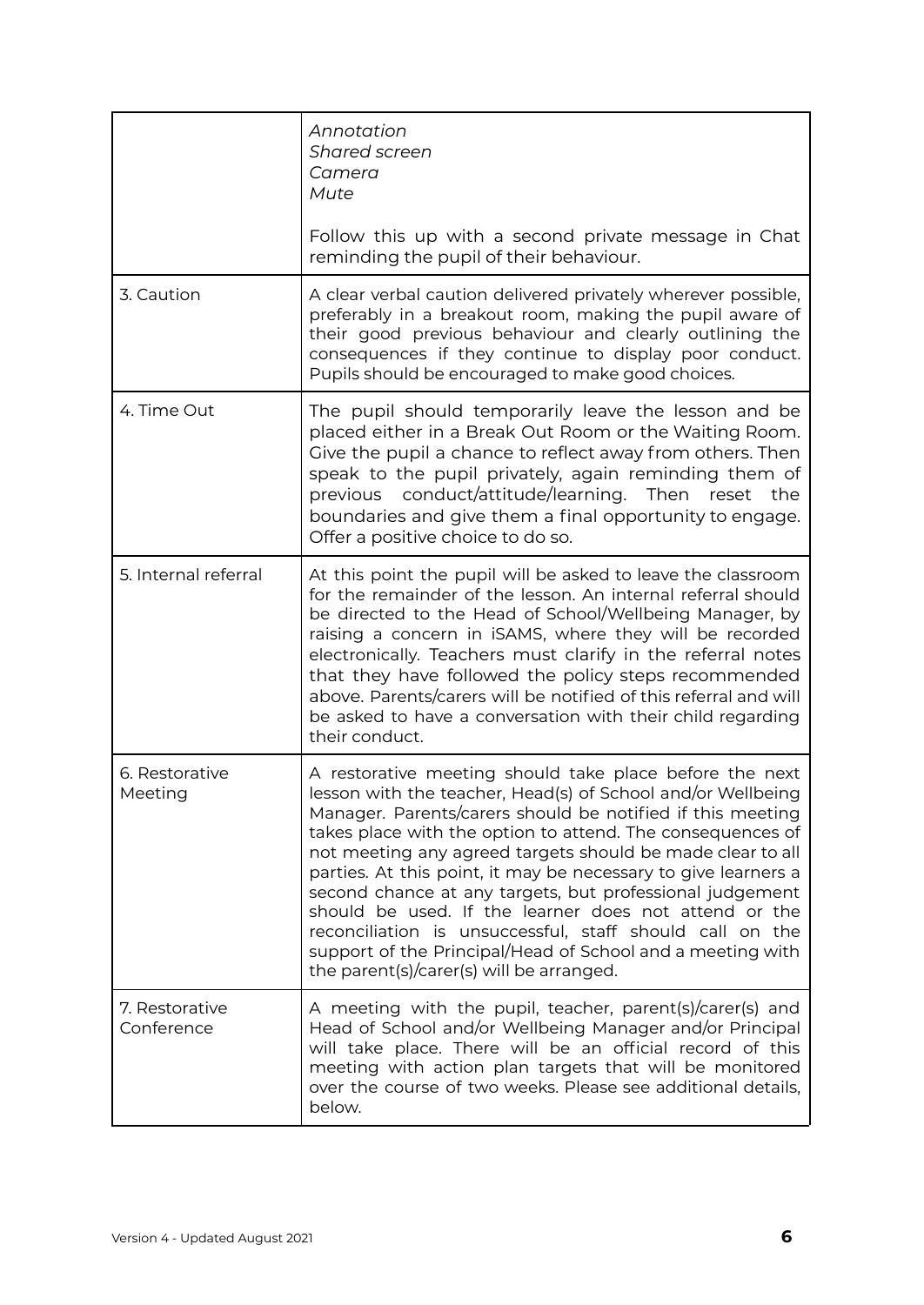#### **Restorative Conference**

A restorative conference takes a holistic view of the pupil, their learning and conduct. This meeting will include the pupil, necessary teacher(s), a parent/carer and a member of senior leadership (Head of School and/or Principal). The Head of Wellbeingmay attend where necessary. The meeting will address the pupil's: progress and achievement, learning needs, course choice, attitude, behavioural routines and personal organisation. The meeting aims to identify areas of the pupil's experience that are presenting challenges, with a view to bringing positive changes to any aspect of the above. Any action plan agreed with the pupil at the meeting will come under the terms of a final warning. If the actions agreed in the plan are not completed or positive changes are not observed in the following two weeks, the Principal/Head of School may ask for the pupil to leave the school. The consequences of not meeting the agreed targets should be made clear to all parties and recorded in any minutes. Every effort will be made to encourage and support a change in the pupil's behaviour.

Further information on rewards and conduct can be found in the My Online Schooling Handbook.

#### **Appendix A**

# **WILF Online Class Expectations**

- $\blacktriangleright$  Follow the school rules
- Show respect, be kind and a good class team player
- ◆ Be active and focused in class
- Make sure you have pen and paper in front of you
- ◆ Ask permission to talk on the microphone
- V Use the chat box for learning not "chatting"
- Annotate on the screen but only when asked to do so
- ◆ Ask if you need help